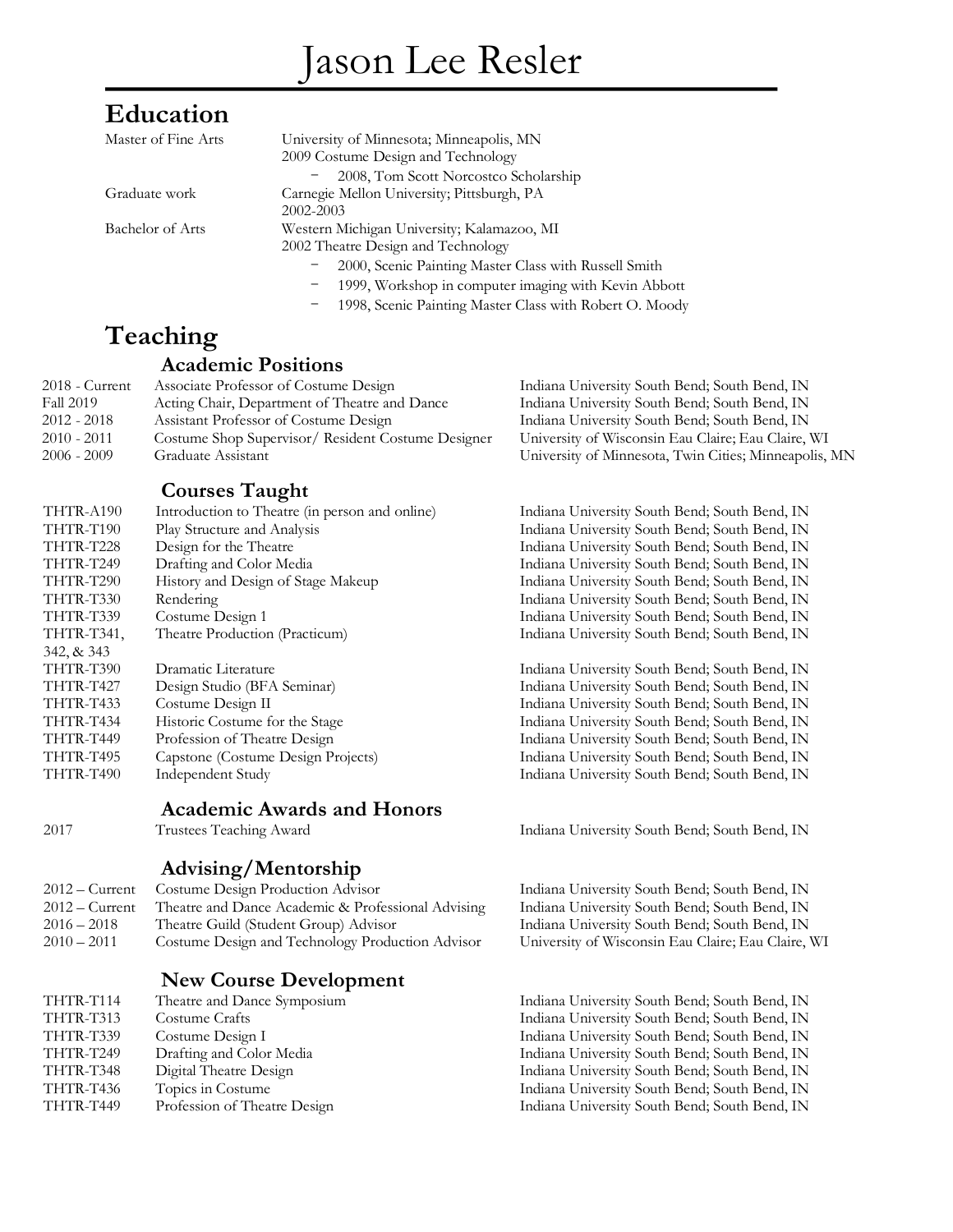# **Online Course Development**<br>Design for the Theatre

THTR-T228 Design for the Theatre Indiana University South Bend; South Bend, IN

#### **Curriculum Development**

| 2020 | Approved A399 'Theatre Outside the Classroom' for<br>Gen Ed (Common Core Topic) | Indiana University South Bend; South Bend, IN |
|------|---------------------------------------------------------------------------------|-----------------------------------------------|
| 2020 | Approved T390 'Dramatic Literature' for Gen Ed<br>(Common Core Topic)           | Indiana University South Bend; South Bend, IN |
| 2020 | Submitted Costume Production Minor & revised Theatre<br>Minor                   | Indiana University South Bend; South Bend, IN |
| 2016 | Approved revised Design and Technical Production BFA                            | Indiana University South Bend; South Bend, IN |
| 2014 | Approval of T434 'Historic Costumes' as a General<br><b>Education Course</b>    | Indiana University South Bend; South Bend, IN |
| 2013 | Submitted (with Theatre faculty) revised Design BFA                             | Indiana University South Bend; South Bend, IN |

#### **Guest Artist (Academic Institutions)**

|      | 2011 Guest Draper: Uncle Vanya                             | University of Minnesota; Minneapolis, MN       | Mgr. Susan Binder-Pettigrew                   |
|------|------------------------------------------------------------|------------------------------------------------|-----------------------------------------------|
|      | 2011 Guest Designer: 25 <sup>th</sup> Annual  Spelling Bee | St. Mary's University of Minnesota; Winona, MN | Dir. Gary Diomandes                           |
|      | 2009 Guest Designer: The Crucible                          | St. Mary's University of Minnesota; Winona, MN | Dir. Larry Gorrell                            |
|      |                                                            |                                                |                                               |
|      | <b>Teaching Grants</b>                                     |                                                |                                               |
| 2020 | TWT (Teaching with Technology) Grant;                      |                                                | Indiana University South Bend; South Bend, IN |

#### 2020 TWT (Teaching with Technology) Grant; Circut and heat press equipment for costume design and technology

| 2017 Art's Endowment Funds Grant:                                      | Indiana University South Bend; South Bend, IN |
|------------------------------------------------------------------------|-----------------------------------------------|
| Student Travel to USITT National Conference                            |                                               |
| 2016 SEED (Software and Equipment for Engagement and Discovery) Grant: | Indiana University South Bend; South Bend, IN |
| iPads for Digital Drawing in Design Courses                            |                                               |
| 2016 MALT (Materials for Active Learning Techniques) Grant:            | Indiana University South Bend; South Bend, IN |
| Parallel Rules (written with Jen Kazmerczak)                           |                                               |
| 2015 MALT (Materials for Active Learning Techniques) Grant:            | Indiana University South Bend; South Bend, IN |
| $T_{\rm eff}$ the contract for Demise and Dendering Common             |                                               |

- Table-top Easels for Drawing and Rendering Courses
- 2014 SEED (Software and Equipment for Engagement and Discovery) Grant: Sewing Machine for the IUSB Costume Shop

# **Workshops and Presentation Speaker/Panelist (Academic)**<br>2017 UCET: Creative Grading Workshop<br>Indiana University South

- 
- 
- 2017 Teaching with Technology Fair: iPad's and Digital Drawing
- 
- 
- 

Indiana University South Bend; South Bend, IN 2017 Portfolio Workshop/ Design Showcase Indiana University South Bend; South Bend, IN<br>2017 Teaching with Technology Fair: iPad's and Digital Drawing Indiana University South Bend; South Bend, IN 2016 Portfolio Workshop/ Design Showcase Indiana University South Bend; South Bend, IN 2015 Portfolio Workshop/ Design Showcase Indiana University South Bend; South Bend, IN Indiana University South Bend; South Bend, IN

Indiana University South Bend; South Bend, IN

# **Teaching Workshops & Conferences Attended (Professional Development)**

- 2021 Consent in the Theatre Classroom (with Laura Rikard)
- 2020 Inclusive Teaching: Supporting all Students in the College Classroom EdX/ColumbiaX
- 2019 Gen Ed revisions working group; Visual Literacy UCET; Indiana University South Bend; South Bend, IN
- 2018 Gen Ed Common Core revisions working group; T190/390 & A190/399 UCET; Indiana University South Bend; South Bend, IN
- 2017 Assessment Institute IUPUI; Indianapolis, IN
- 
- 
- 
- 

#### **Guest Artist Organizer**

2016 Elizabeth Printz: Wig Making Master Class (co-organizer with Aimee Cole) Indiana University South Bend; South Bend, IN

2014 Graham Cottenden; Bespoke Tailoring (co-organizer with Aimee Cole) Indiana University South Bend; South Bend, IN

 Online Course Development Institute UCET; Indiana University South Bend; South Bend, IN Tenure Group Preparation UCET; Indiana University South Bend; South Bend, IN 2012 Completing the FAR Completing the FAR UCET; Indiana University South Bend; South Bend, IN New Faculty Orientation UCET; Indiana University South Bend; South Bend, IN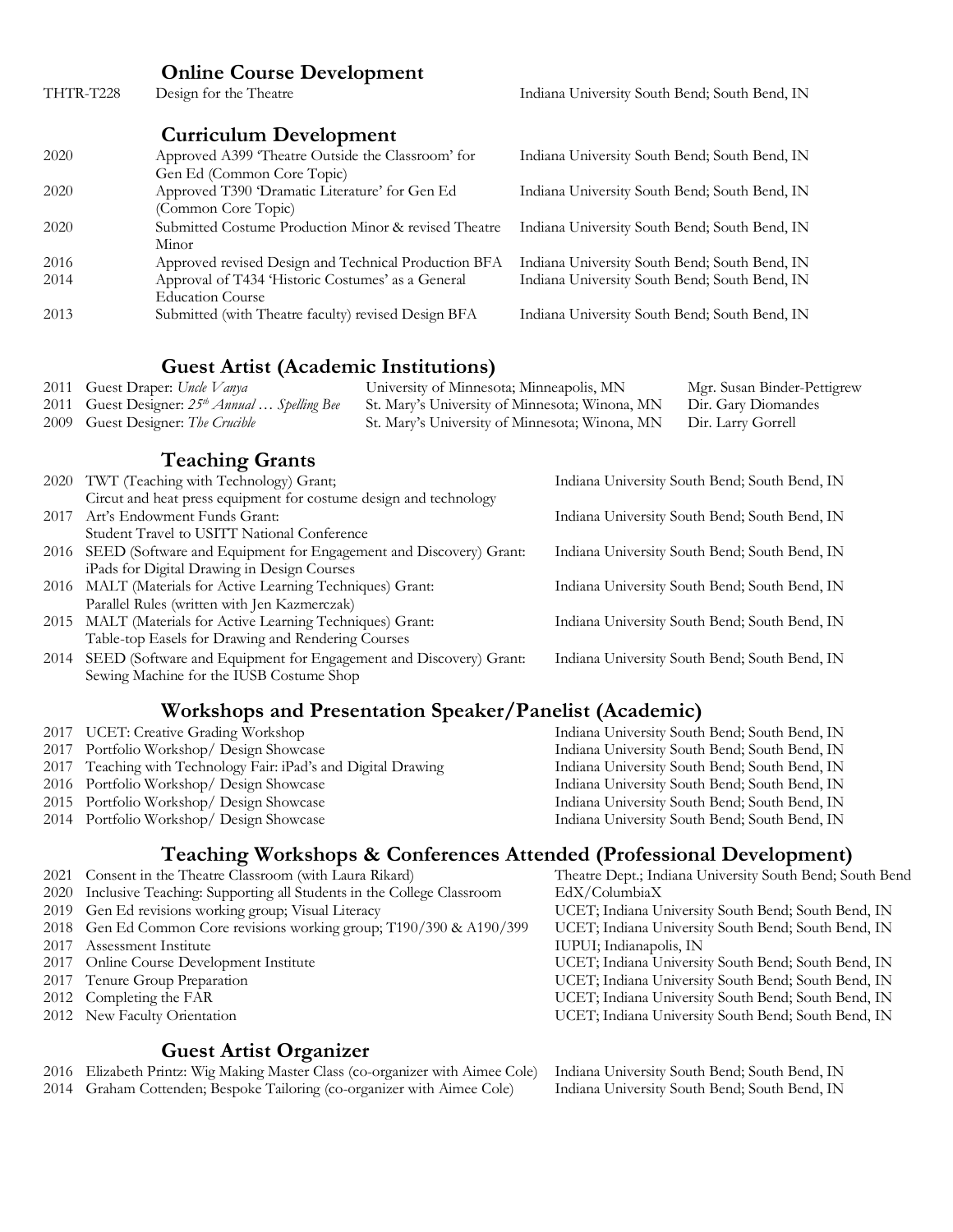# **Academic Service**

#### **Committee Service**

| $2020 -$ Current | Academic Senate Executive Committee, Member-at-large | Indiana University South Bend |
|------------------|------------------------------------------------------|-------------------------------|
| $2020 -$ Current | School of the Arts PTR Committee                     | Indiana University South Bend |
| $2019 -$ Current | Faculty Senate Campus Directions Committee           | Indiana University South Bend |
|                  | Subcommittee: Mission, Vision, Values                |                               |
| $2017 -$ Current | Faculty Senate Academic Personnel Committee          | Indiana University South Bend |
| $2012 -$ Current | Theatre and Dance Upper Divisional Committee         | Indiana University South Bend |
| $2020 - 2021$    | Faculty Senate Community Engagement Committee        | Indiana University South Bend |
|                  | Subcommittee: Mission Statement                      |                               |
| $2013 - 2020$    | School of the Arts Standards Committee               | Indiana University South Bend |
| $2017 - 2020$    | <b>Faculty Senate Assessment Committee</b>           | Indiana University South Bend |
| $2015 - 2019$    | Faculty Senate Admissions and Advising Committee     | Indiana University South Bend |
| $2016 - 2017$    | School of the Arts Recruitment Committee             | Indiana University South Bend |
| $2013 - 2014$    | School of the Arts Website Committee (ad hoc)        | Indiana University South Bend |
| $2012 - 2013$    | School of the Arts Scholarship Committee             | Indiana University South Bend |
|                  |                                                      |                               |

### **Community, University, School, and Department Service**

| Member, Campus Ally Network (LGBTQ+ safe space)<br>Indiana University South Bend<br>$2019 -$ Current |  |
|------------------------------------------------------------------------------------------------------|--|
| YWCA Domestic Violence Shelter/ IUSB<br>2020<br>Auction Donation (Costume Sketches)                  |  |
| 2014-2020<br>Theatre and Dance Recruitment Coordinator<br>Indiana University South Bend              |  |
| Lecturer in Scenic Design Search Committee Member<br>Indiana University South Bend<br>2014           |  |

### **Department Recruiting**

| Ohio Unified Auditions                         |
|------------------------------------------------|
| Colorado Thespian Festival                     |
| Texas Thespian Festival                        |
| Michigan Thespian Festival                     |
| Illinois High School Theatre Festival          |
| Indiana Thespians Festival                     |
| Performing and Visual Arts Fair (Interlochen)  |
| Performing and Visual Arts Fair (Northwestern) |
|                                                |

### **Recruiting Workshops**

| 2014 - 2018 | Indiana Thespians Festival; Indianapolis, IN                        |
|-------------|---------------------------------------------------------------------|
|             | "Trash and Bash Project Runway Challenge"                           |
| 2015        | Indiana Thespians Festival; Indianapolis, IN                        |
|             | "Entrance Interviews: Applying to College as a Design/Tech Student" |

### **Research and Creative Activities Professional Costume Design**

| 2021 | The Medora Gospel Brunch (Co-Costume     | Stagewest Entertainment; Minneapolis, MN  | Dir. Curt Wollan; Co-Des. Katrina |
|------|------------------------------------------|-------------------------------------------|-----------------------------------|
|      | Design)                                  | (Medora, ND)                              | Benedict                          |
|      |                                          |                                           |                                   |
| 2021 | The Medora Musical (Co-Costume Design)   | Stagewest Entertainment; Minneapolis, MN  | Dir. Curt Wollan; Co-Des. Katrina |
|      |                                          | (Medora, ND)                              | Benedict                          |
| 2020 | The Medora Musical (Co-Costume Design)   | Stagewest Entertainment; Minneapolis, MN  | Dir. Curt Wollan; Co-Des. Katrina |
|      |                                          | (Medora, ND)                              | <b>Benedict</b>                   |
| 2019 | Freaky Friday                            | Trollwood Performing Arts, Moorhead, MN   | Dir. Michael Walling              |
| 2019 | The Medora Musical (Co-Costume Design)   | Stagewest Entertainment; Minneapolis, MN  | Dir. Curt Wollan; Co-Des. Katrina |
|      |                                          | (Medora, ND)                              | <b>Benedict</b>                   |
| 2018 | It's A Wonderful Life: A Live Radio Play | Commonweal Theatre Company; Lanesboro, MN | Dir. Philip Muehe                 |
| 2018 | Hello Dolly!                             | Trollwood Performing Arts, Moorhead, MN   | Dir. Michael Walling              |
| 2018 | The Medora Musical (Co-Costume Design)   | Stagewest Entertainment; Minneapolis, MN  | Dir. Curt Wollan; Co-Des. Katrina |
|      |                                          | (Medora, ND)                              | Benedict                          |
| 2017 | The Medora Musical (Co-Costume Design)   | Stagewest Entertainment; Minneapolis, MN  | Dir. Curt Wollan; Co-Des. Katrina |
|      |                                          | (Medora, ND)                              | Benedict                          |
| 2016 | The Soul of Gershwin (Remount)           | Park Square Theatre; St. Paul, MN         | Dir. Peter Moore                  |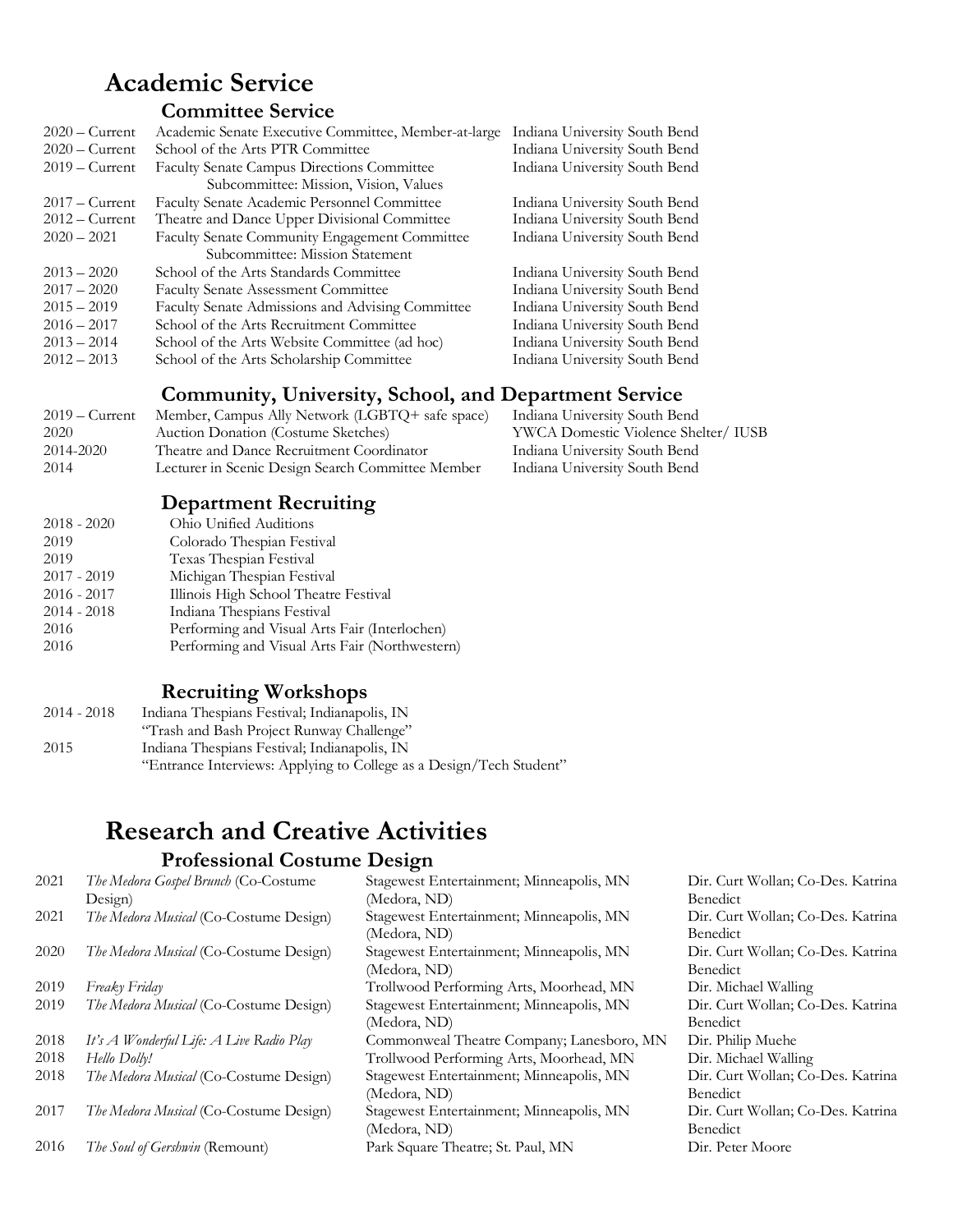| 2016 | A Christmas Carol                                 |
|------|---------------------------------------------------|
| 2016 | The Medora Musical (Co-Costume Design)            |
| 2015 | Smokey Joe's Café                                 |
| 2015 | The Medora Musical (Co-Costume Design)            |
| 2015 | The Master Builder (Tour) (new adaption)          |
| 2014 | 2 Pianos 4 Hands (2nd Remount)                    |
| 2014 | Every Christmas Story Ever Told, And Then<br>Some |
| 2014 | Ring of Fire: The Music of Johnny Cash            |
| 2014 | Making God Laugh                                  |
| 2014 | The Matchmaker                                    |
| 2014 | Arsenic and Old Lace                              |
| 2013 | A Christmas Carol (new adaption)                  |
| 2013 | La Cage Aux Folles                                |
| 2012 | 2 Pianos 4 Hands (Remount)                        |
| 2011 | Always and Forever (Remount)                      |
| 2011 | The Soul of Gershwin                              |
| 2011 | Hot Chocolate (new work)                          |
| 2011 | A Civil War Christmas                             |
| 2011 | Bat Boy: The Musical                              |
| 2011 | The Spitfire Grill                                |
| 2011 | Little Shop of Horrors                            |
| 2011 | Opus                                              |
| 2011 | Nine                                              |
| 2011 | <b>Bare</b>                                       |
| 2011 | The Odyssey (new work)                            |
| 2010 | 2 Pianos 4 Hands                                  |
| 2010 | Little Women (new work)                           |
| 2010 | An Ideal Husband (Transfer)                       |
| 2010 | Always and Forever                                |
| 2010 | An Ideal Husband                                  |
| 2009 | 1940's Radio Hour                                 |
| 2009 | Les Miserables (School Edition) in Concert        |
| 2009 | I love Tomorrow                                   |
| 2009 | Is There a Doctor in the House?                   |
| 2007 | Postcards from Earth (devised theatre)            |
|      |                                                   |

| 2003<br>The World Goes Round |  |
|------------------------------|--|
|------------------------------|--|

- 
- 
- 
- 1999 *Love! Valour! Compassion!* Whole Art Theatre; Kalamazoo, MI Dir. Crystal Templeton

<sup>1</sup> *Stagewest Entertainment; Minneapolis, MN* (Medora, ND) 2015 *Smokey Joe's Café* Hope Summer Repertory Theatre; Holland, MI Dir. Fred Tessler 1) Stagewest Entertainment; Minneapolis, MN (Medora, ND) Commonweal Theatre Company; Lanesboro, MN Dir. Lee Gundersheimer Park Square Theatre; St. Paul, MN Dir. Tom Frey Commonweal Theatre Company; Lanesboro, MN Dir. Scott Dixon

2014 *Ring of Fire: The Music of Johnny Cash* Cortland Repertory Theatre; Cortland, NY Dir. Brian Swasey 2014 *Making God Laugh* Cortland Repertory Theatre; Cortland, NY Dir. Jim Bumgardner 2014 *The Matchmaker* Hope Summer Repertory Theatre; Holland, MI Dir. John Tammi Commonweal Theatre Company; Lanesboro, MN Dir. Todd Peterson Citadel Theatre Company; Lake Forest, IL Dir. Shifra Werch Phoenix Theatre; Phoenix, AZ Dir. Michael Barnard Park Square Theatre; St. Paul, MN Dir. Tom Frey Illusion Theater; Minneapolis, MN Dir. Richard D. Thompson Park Square Theatre; St. Paul, MN Dir. Peter Moore Park Square Theatre; St. Paul, MN Dir. Austene Van 2011 *A Civil War Christmas* History Theatre; St. Paul, MN Dir. Austene Van Minneapolis Musical Theatre; Minneapolis, MN Dir. Steven Meerdink Phoenix Theatre; Phoenix, AZ Dir. Brad Carroll 2011 *Little Shop of Horrors* Commonweal Theatre Company; Lanesboro, MN Dir. Hal Cropp Park Square Theatre; St. Paul, MN Dir. Mary M. Finnerty Phoenix Theatre; Phoenix, AZ Dir. Michael Barnard Minneapolis Musical Theatre; Minneapolis, MN Dir. Steven Meerdink Park Square Theatre; St. Paul, MN Dir. Richard Cook Park Square Theatre; St. Paul, MN Dir. Tom Frey Commonweal Theatre Company; Lanesboro, MN Dir. Hal Cropp Great Lakes Theater Festival; Cleveland, OH Dir. Sari Ketter 2010 *Always and Forever* Illusion Theater; Minneapolis, MN Dir. Richard D. Thompson 2010 *An Ideal Husband* Idaho Shakespeare Festival; Boise, ID Dir. Sari Ketter 2009 *1940's Radio Hour* Commonweal Theatre Company; Lanesboro, MN Dir. Carl Lindberg 2009 *Les Miserables (School Edition) in Concert* Anoka Theatre; Anoka, MN Dir. Matthew McNabb Time Track Productions: Barker Center, Minneapolis, MN; Dance Theatre Workshop, New York, NY 2009 *Is There a Doctor in the House?* Minnesota Centennial Showboat; St. Paul, MN Dir. Kenneth Noel Mitchell Dowling studio, Guthrie Theater; Minneapolis, MN 2003 *The World Goes Round* Hope Summer Repertory Theatre; Holland, MI Dir. Fred Tessler 2003 *Lilly's Purple Plastic Purse* Hope Summer Repertory Theatre; Holland, MI Dir. James Saba 2000 *Beauty and the Beast* Timberlake Playhouse; Mt. Carroll, IL Dir. John Knight 2000 *Hansel and Gretel Go Cajun* Timberlake Playhouse; Mt. Carroll, IL Dir. Brad Lyons

2016 *A Christmas Carol* Commonweal Theatre Company; Lanesboro, MN Dir. Megan Pence Dir. Curt Wollan; Co-Des. Katrina Benedict Dir. Curt Wollan; Co-Des. Katrina Benedict

Cho. Paula Mann

Dir. Marcela Lorca

#### **Academic Costume Design**

 *Feedback (virtual production)* Indiana University South Bend; South Bend, IN Dir. Eddrice Weaver *Last Night (virtual production)* Indiana University South Bend; South Bend, IN Dir. Kourtnie McCaslin *Night Voice (virtual production)* Indiana University South Bend; South Bend, IN Dir. Justin Amellio *The Ugly Duckling (virtual production)* Indiana University South Bend; South Bend, IN Dir. Mya Piccione *Clue (virtual production)* Indiana University South Bend; South Bend, IN Dir. Justin Amellio *Lilly's Purple Plastic Purse (Remount)* Indiana University South Bend; South Bend, IN Dir. Eddie Castle *Amhal and the Night Visitors* Indiana University South Bend; South Bend, IN Dir. Emanuel Caraman *Evil Dead: The Musical* Indiana University South Bend; South Bend, IN Dir. Justin Amellio *Almost, Maine (Co-Design)* Indiana University South Bend; South Bend, IN Dir. Justin Amellio *Charlotte's Web* Indiana University South Bend; South Bend, IN Dir. Dayandra de Miranda Leao *By the way, meet Vera Stark* (Co-Design) Indiana University South Bend; South Bend, IN Dir. Laurisa LeSure *Mama Mia!* Indiana University South Bend; South Bend, IN Dir. Justin Amellio *Bare* Indiana University South Bend; South Bend, IN Dir. Justin Amellio

2018 *A Peter Rabbit Tale* Indiana University South Bend; South Bend, IN Dir. Nich Sikorski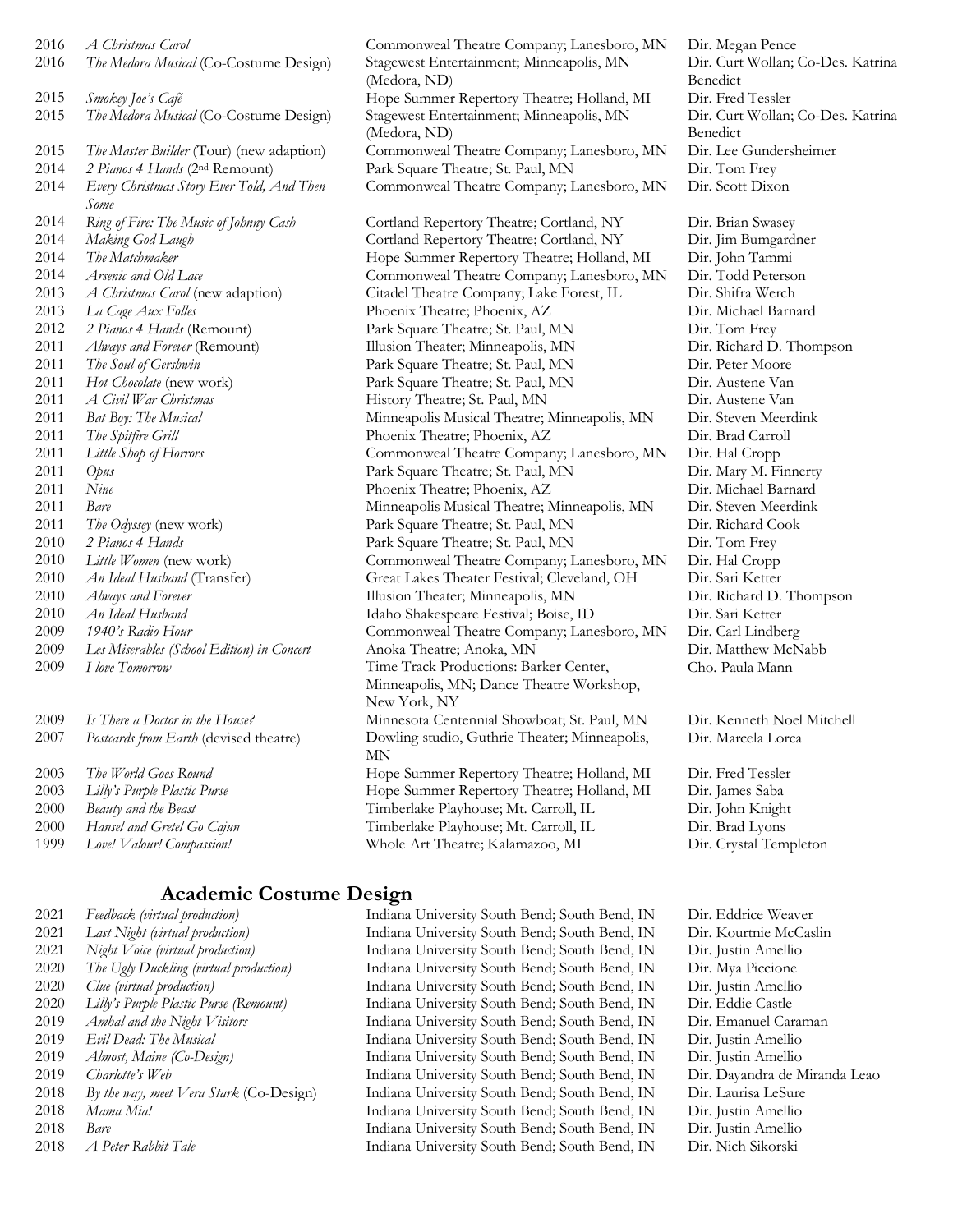| 2017 | The Liar                                           | Indiana University South Bend; South Bend, IN         | Dir. Randy Colbern                  |
|------|----------------------------------------------------|-------------------------------------------------------|-------------------------------------|
| 2017 | Dead Man's Cell Phone                              | Indiana University South Bend; South Bend, IN         | Dir. Justin Amellio                 |
| 2017 | A Funny Thing Happened  The Forum                  | Indiana University South Bend; South Bend, IN         | Dir. Justin Amellio                 |
| 2017 | Trial of the Big Bad Wolf                          | Indiana University South Bend; South Bend, IN         | Dir. Randy Colbern                  |
| 2016 | MEGA! (original musical, development<br>workshop)  | Indiana University South Bend; South Bend, IN         | Dir. Justin Amellio                 |
| 2016 | Musical of Musicals: The Musical!                  | Indiana University South Bend; South Bend, IN         | Dir. Justin Amellio                 |
| 2015 | A Grand Night For Singing                          | Indiana University South Bend; South Bend, IN         | Dir. Justin Amellio                 |
| 2015 | The Understudy                                     | Indiana University South Bend; South Bend, IN         | Dir. Anna Kurtz                     |
| 2015 | Lilly's Purple Plastic Purse                       | Indiana University South Bend; South Bend, IN         | Dir. Daniel Blevins                 |
| 2014 | A Christmas Carol                                  | Indiana University South Bend; South Bend, IN         | Dir. Justin Amellio                 |
| 2014 | Execution of Justice                               | Indiana University South Bend; South Bend, IN         | Dir. Randy Colbern                  |
| 2014 | Kiss Me, Kate                                      | Indiana University South Bend; South Bend, IN         | Dir. Justin Amellio                 |
| 2014 | A Midsummer Nights Dream (Co-Design)               | Indiana University South Bend; South Bend, IN         | Dir. Jeremy Weyer                   |
| 2013 | King Lear                                          | Indiana University South Bend; South Bend, IN         | Dir. Randy Colbern & Justin Amellio |
| 2013 | Pippin                                             | Indiana University South Bend; South Bend, IN         | Dir. Justin Amellio                 |
| 2012 | Swan Lake (Ballet)                                 | Indiana University South Bend; South Bend, IN         | Cho. Carolynn Hine-Johnson          |
| 2012 | SMASH (Jeffrey Hatcher)                            | Indiana University South Bend; South Bend, IN         | Dir. Randy Colbern                  |
| 2011 | 25 <sup>th</sup> Annual Putnam County Spelling Bee | St. Mary's University of Minnesota; Winona, MN        | Dir. Gary Diomandes                 |
| 2010 | Angels in America: Millennium Approaches           | University of Wisconsin Eau Claire; Eau Claire,<br>WI | Dir. F. Reed Brown                  |
| 2009 | Guys and Dolls                                     | Anoka High School; Anoka MN                           | Dir. Matthew McNabb                 |
| 2009 | The Crucible                                       | St. Mary's University of Minnesota; Winona, MN        | Dir. Larry Gorrell                  |
| 2009 | Gusano Gozando                                     | University Dance Theatre (U of MN)                    | Cho. Max Pollak                     |
| 2008 | Hay Fever                                          | University of Minnesota                               | Dir. Sari Ketter                    |
| 2008 | Peace Crimes (new work)                            | University of Minnesota/ History Theatre              | Dir. Ron Peluso                     |
| 2008 | Henry IV Part I                                    | Experimental Theatre, University of Minnesota         | Dir. Grant Chapman                  |
| 2007 | The Pope and the Witch                             | University of Minnesota                               | Dir. Robert Rosen                   |
| 2001 | Chorus Line                                        | Western Michigan University                           | Dir. Todd Neal                      |
| 2000 | Antigone                                           | Western Michigan University                           | Dir. Pat Daniels                    |

## **Related Costume Design Experience**

| 2014 | The Medora Musical      | Assistant costume designer                      | Stage West Productions; Minneapolis, MN                               | Des. Katrina Benedict                |
|------|-------------------------|-------------------------------------------------|-----------------------------------------------------------------------|--------------------------------------|
| 2010 | Romeo and Juliet        | Assistant costume designer<br>(oversee remount) | The Acting Company; New York, NY                                      | Des. Mathew J. LeFebvre              |
| 2010 | A Christmas Carol       | Research assistant                              | Guthrie Theater; Minneapolis, MN                                      | Des. Mathew J. LeFebvre              |
| 2010 | Romeo and Juliet        | Assistant to the costume.<br>designer           | The Acting Company; New York, NY/<br>Guthrie Theater; Minneapolis, MN | Des. Mathew J. LeFebvre              |
| 2009 | The Full Monty          | Associate costume designer                      | Theater Latte Da; Minneapolis, MN                                     | Des. Katherine B Kohl                |
| 2007 | Set and Reset/Reset     | Costume re-design                               | University of Minnesota                                               | Original des.<br>Robert Rauschenberg |
| 2007 | <b>Inspecting Carol</b> | Costume re-design                               | University of Minnesota                                               | Original des.<br>Mathew J. LeFebvre  |
| 2007 | Cyrano De Bergerac      | Assistant to the costume<br>designer            | Milwaukee Repertory Theater; Milwaukee,<br>WІ                         | Des. Mathew J. LeFebvre              |
| 2006 | <b>Inspecting Carol</b> | Assistant costume designer                      | University of Minnesota                                               | Des. Mathew J. LeFebvre              |
| 2004 | Costume World, Inc.     | Rentals coordinator                             | Pittsburgh, PA                                                        |                                      |
|      |                         |                                                 |                                                                       |                                      |

# **Costume Technology**

| 2013            | The Looking Glass (Motion<br>Picture)            | Costume crafts supervisor | Film Acres; La Porte, IN                             | Des. Richard E. Donnelly |
|-----------------|--------------------------------------------------|---------------------------|------------------------------------------------------|--------------------------|
| 2012            | Ain't Misbehavin, Jungle Book,<br>Sound of Music | Costume Shop Manager      | Stages St. Louis; St. Louis, MO                      | Prod. Mgr. Max Parrilla  |
| 2010            | Turandot, Orpheus and Eurydice,<br>La Traviata   | Overhire Stitcher         | Minnesota Opera; Minneapolis, MN<br>(not continuous) | Mgr. Erica Burds         |
| $2010-$<br>2011 | The Mystery of Irma $Vep$ ,<br>Hamlet            | Freelance Stitcher        | Jungle Theater; Minneapolis, MN<br>(not continuous)  | Des. Mathew J LeFebvre   |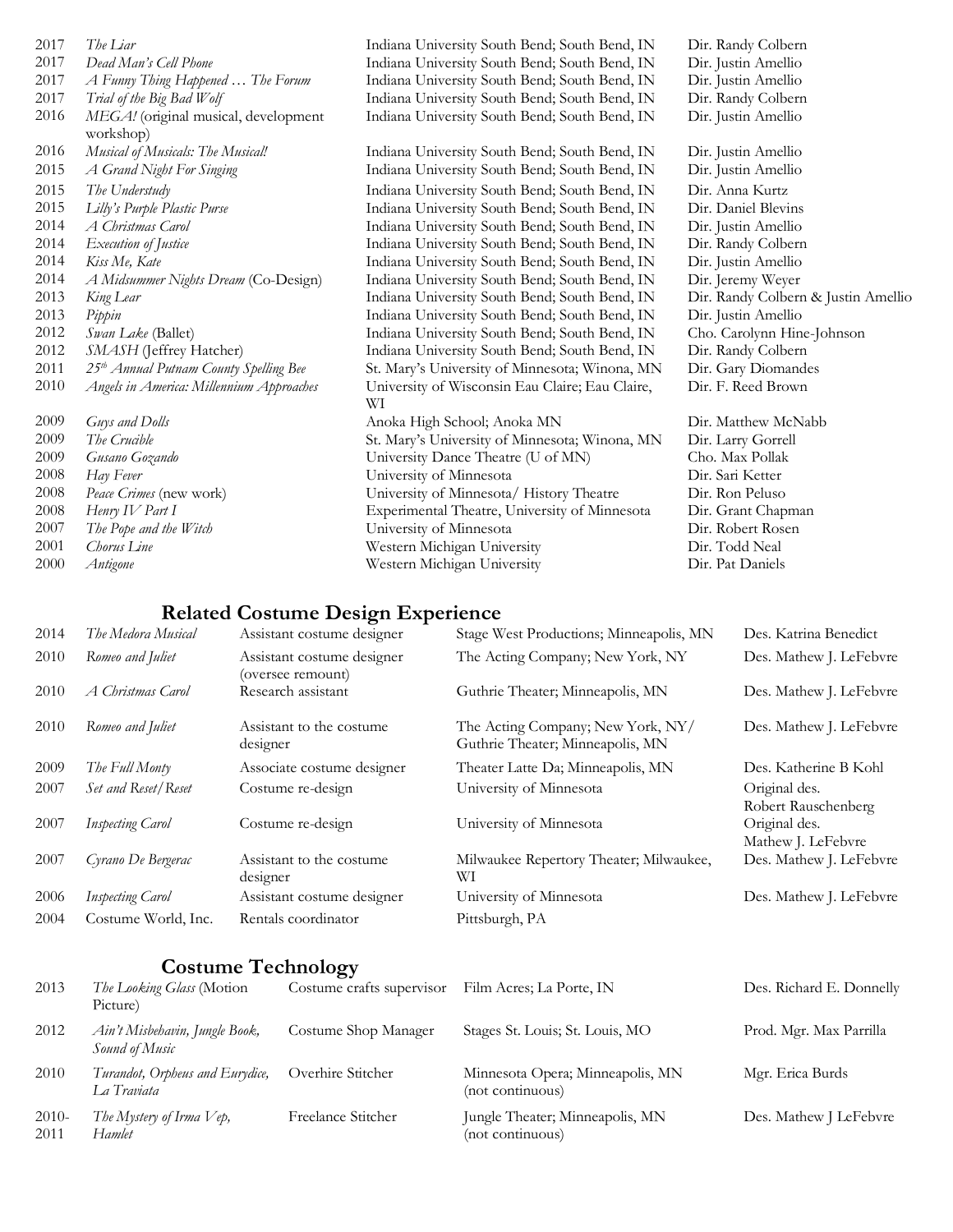| 2011           | Church Basement Ladies                                                                                                                                             | Freelance Draper               | Plymouth Playhouse (Troupe America),<br>Plymouth, MN | Des. Katrina Benedict       |
|----------------|--------------------------------------------------------------------------------------------------------------------------------------------------------------------|--------------------------------|------------------------------------------------------|-----------------------------|
| 2011           | Uncle Vanya                                                                                                                                                        | Guest Draper                   | University of Minnesota; Minneapolis, MN             | Mgr. Susan Binder-Pettigrew |
| 2010           | Funny Girl                                                                                                                                                         | Freelance Draper               | Drury Lane Theatre; Oakbrook Terrace, IL             | Des. Elizabeth Flauto       |
| 2007-<br>2009  | Crucible, Set and Reset/Reset,<br>The Wiz, Master and Margerita,<br>Dolls House, Hedda Gabler,<br>Arabian Nights, Night Train to<br>Bolina, Bright Room Called Day | Graduate TA/draper             | University of Minnesota; Minneapolis, MN             | Mgr. Susan Binder-Pettigrew |
| 2008           | The 25 <sup>th</sup> Annual  Spelling<br>Bee, Mysteries of Harris Burdick,<br>Violet Hour, My Scary Girl,<br>Private Lives                                         | Draper                         | Barrington Stage Company; Pittsfield, MA             | Mgr. Renee M. Bell          |
| 2007 &<br>2008 | The Count of Monte Cristo,<br>Sherlock's Last Case                                                                                                                 | Draper                         | Minnesota Centennial Showboat; St. Paul,<br>MN       | Mgr. Susan Binder-Pettigrew |
| 2005           | Disney on Ice/ Disney Live                                                                                                                                         | First Hand                     | Feld Entertainment, Inc.; Palmetto, FL               | Mgr. Chris Glasgow          |
| 2004           | 135th Ringling Brothers and<br>Barnum & Bailey Circus                                                                                                              | First Hand                     | Feld Entertainment, Inc.; Palmetto, FL               | Mgr. Jan Casendick          |
| 2003           | Guys and Dolls, Game of Love<br>and Chance, Cane Mutiny Court-<br>Marshal, Once Upon A Mattress                                                                    | Costume Technician<br>(Draper) | Hope Summer Repertory Theatre; Holland,<br>МІ        | Mgr. Carmen Wrenn           |
| 1999-<br>2000  | The Imaginary Invalid, Native<br>Son, Children of Eden, Hay<br>Fever                                                                                               | Costume Shop Assistant         | Western Michigan University; Kalamazoo,<br>МI        | Mgr. Kathleen MacKenzie     |
|                | <b>Wardrobe</b>                                                                                                                                                    |                                |                                                      |                             |

| 2013             | Doloris C. Cogan IU<br>South Bend Summer<br>Theater Series | Head Wardrobe/Design<br>Supervisor | Indiana University South Bend Department<br>of Theatre and Dance; South Bend, IN         | Lerner Theatre; Elkhart,<br>IN     |
|------------------|------------------------------------------------------------|------------------------------------|------------------------------------------------------------------------------------------|------------------------------------|
| 2010             | Romeo & Juliet                                             | Head Wardrobe                      | The Acting Company; New York, NY/<br>Guthrie Theater; Minneapolis, MN                    | US Tour                            |
| 2006             | Disney/Pixar's<br>Monsters Inc. on Ice                     | Head Wardrobe                      | Disney on Ice/Feld Entertainment;<br>Palmetto, FL                                        | US/ Central-South<br>American Tour |
| $2005 -$<br>2006 | 100 years of Disney<br>Magic                               | Assistant Wardrobe                 | Disney on Ice/Feld Entertainment;<br>Palmetto, FL                                        | US/Canada Tour                     |
| 2005             | Disney/Pixar's Finding<br>Nemo on Ice                      | Assistant Wardrobe                 | Disney on Ice/Feld Entertainment;<br>Palmetto, FL                                        | US Tour                            |
| 1998<br>1998     | Southern Girls<br>The Nightingale                          | Wig Assistant<br>Wardrobe          | Western Michigan University; Kalamazoo, MI<br>Western Michigan University; Kalamazoo, MI |                                    |
|                  |                                                            |                                    |                                                                                          |                                    |

# **Scenic Design**

| 2016 | Opus                            | Indiana University South Bend; South Bend, IN | Dir. Justin Amellio                   |
|------|---------------------------------|-----------------------------------------------|---------------------------------------|
| 2002 | The Importance of Being Earnest | Western Michigan University; Kalamazoo, MI    | Dir. James R. Daniels                 |
| 2001 | <i>Tale of Tsuru</i> (new work) | Western Michigan University; Kalamazoo, MI    | Dir. Todd Espeland & Allison Williams |
| 1999 | Love! Valour! Compassion!       | Whole Art Theatre; Kalamazoo, MI              | Dir. Crystal Templeton                |
|      | 1998 Long Time Since Yesterday  | Riverwalk Theatre; Lansing, MI                | Dir. Vanessa Cunningham Sanders       |
|      |                                 |                                               |                                       |

# **Properties Master**

| 2000 | (Co-properties) Into the Woods   | Western Michigan University; Kalamazoo, MI | Des. Kevin Abbott         |
|------|----------------------------------|--------------------------------------------|---------------------------|
| 2000 | Hay Fever                        | Western Michigan University; Kalamazoo, MI | Des. Russel Smith         |
| 1999 | Hamlet                           | Michigan Shakespeare Festival; Jackson, MI | Dir. John Neville-Andrews |
| 1999 | Twelfth Night                    | Michigan Shakespeare Festival; Jackson, MI | Dir. Gillian Eaton        |
| 1999 | Wiley and the Hairy Man          | Michigan Shakespeare Festival; Jackson, MI | Dir. Sarah Bay-Cheng      |
| 1998 | The Merry Wives of Windsor       | Michigan Shakespeare Festival; Jackson, MI | Dir. Gregg Henry          |
| 1998 | As You Like It                   | Michigan Shakespeare Festival; Jackson, MI | Dir. John Neville-Andrews |
| 1998 | Old King Cole                    | Michigan Shakespeare Festival; Jackson, MI | Dir. Sarah Bay-Cheng      |
| 1997 | $(Co-Properties)$ <i>[effery</i> | Spotlight Theatre; Grand Ledge, MI         | Dir. Ken Beachler         |
|      |                                  |                                            |                           |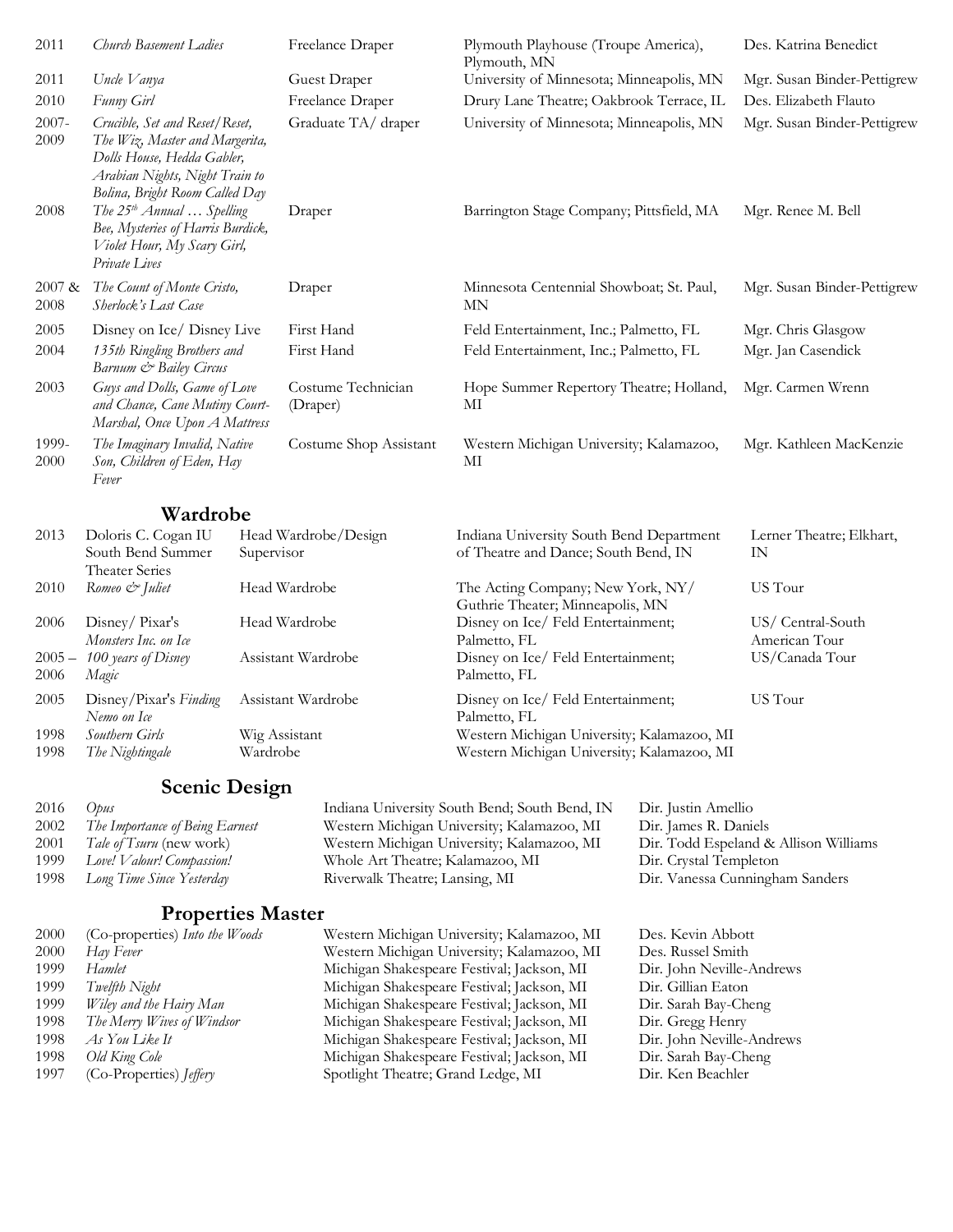|      | <b>Stage Management</b>                                     |                                            |                             |
|------|-------------------------------------------------------------|--------------------------------------------|-----------------------------|
| 1999 | Angles in America: Millennium<br>Approaches                 | Western Michigan University; Kalamazoo, MI | Dir. D. Terry Williams      |
| 1998 | (Assistant) Look Homeward, Angel                            | Western Michigan University; Kalamazoo, MI | Dir. James R. Daniels       |
|      | <b>Scenic Charge Artist</b>                                 |                                            |                             |
| 1998 | Return to the Forbidden Planet                              | Western Michigan University; Kalamazoo, MI | Des. Kevin Abbott           |
|      | Deck / Systems Crew                                         |                                            |                             |
| 1998 | Tis' The Season                                             | Western Michigan University; Kalamazoo, MI | Deck Crew                   |
| 1998 | Great White Hope                                            | Western Michigan University; Kalamazoo, MI | Light Board Operator        |
| 1998 | Cabaret                                                     | Western Michigan University; Kalamazoo, MI | Deck Crew                   |
| 1997 | <i>SLAVS!</i>                                               | Western Michigan University; Kalamazoo, MI | Light Board Operator        |
| 1997 | Hansel and Gretel (opera)                                   | Miller Auditorium; Kalamazoo, MI           | Deck Crew                   |
| 1997 | Carrot Top                                                  | Miller Auditorium; Kalamazoo, MI           | Load-in                     |
| 1997 | Carousel                                                    | Miller Auditorium; Kalamazoo, MI           | Load-in                     |
| 1997 | Stepping out in Styles: Greater Lansing<br>Gay Men's Chorus | Riverwalk Theatre; Lansing, MI             | <b>Light Board Operator</b> |

#### **Membership**

IATSE (International Alliance of Theatrical Stage Employees) Local 260 (member since 2005) United States Institute for Theatre Technology (member since 1999)

#### **Publication**

- 2017 Destination Hardware: Solving Costume Problems at the Hardware Store USITT Costume Commission Digital Archive
- 
- 2014 USITT Theatre Design & Technology Magazine (Spring 2014)

2015 Medora Musical – The First Fifty Years; ISBN: 978-0-9892709-1-5 Costumes for the Medora Musical.<br>2014 USITT Theatre Design & Technology Magazine (Spring 2014) Costume designs for La Cage aux Follies chosen for publication from Design Expo 2014

#### **Workshops and Presentation Speaker/Panelist (Professional)**

2017 USITT National Conference; St. Louis, MO Co-Chair Conference Session: "Destination Hardware: Solving Costume Problems at the Hardware Store" (Costume Commission) 2016 USITT National Conference; Salt Lake City, UT

Professional Development Workshop: "LED's in Costumes and Props" (Education Commission)

2014 USITT National Conference; Ft. Worth, TX Poster Session; "King Lear: Integrating Wearable Technology" (Costume Commission) 2014 KCACTF Regional III Festival; Saginaw, MI "Costume Rendering with the Computer"

"Collaborative Creation: The Director/Costume Designer Relationship"

#### **Workshops Attended (Professional Development)**

2021 Designing with Procreate - Beginner USITT Professional Development Workshop (Lauren T. Roark & Eric Abele) 2021 Designing with Procreate – Advanced USITT Professional Development Workshop (Lauren T. Roark & Eric Abele)

#### **Exhibition**

| 2019 | USITT Cover the Walls; Louisville, KY   | Costume Design for Hello, Dolly!                                  |
|------|-----------------------------------------|-------------------------------------------------------------------|
| 2018 | USITT Design Expo; Ft. Lauderdale, FL   | Costume Design for <i>A Christmas Carol</i> (Commonweal Theatre)  |
| 2016 | USITT Design Expo; Salt Lake City, UT   | Costume Design for The Master Builder                             |
| 2015 | USITT Cover the Walls; Cincinnati, OH   | Costume Design for A Christmas Carol (IUSB)                       |
| 2014 | USITT Design Expo; Ft. Worth, TX        | Costume Design for La Cage aux Follies (Selected for publication) |
| 2014 | KCACTF Faculty Design Expo; Saginaw, MI | Costume Designs for <i>Pippin</i>                                 |
| 2014 | KCACTF Costume Parade; Saginaw, MI      | Costume Designs for King Lear                                     |
| 2013 | KCACTF Costume Parade; Saginaw, MI      | Costume Designs for SMASH                                         |
| 2013 | USITT Cover The Walls; Milwaukee, WI    | Various Costume Designs                                           |
| 2009 | USITT Cover The Walls; Cincinnati, OH   | Costume Design for Hay Fever                                      |
| 2008 | USITT Design Expo; Houston, TX          | Costume Design for Peace Crimes                                   |
|      |                                         |                                                                   |